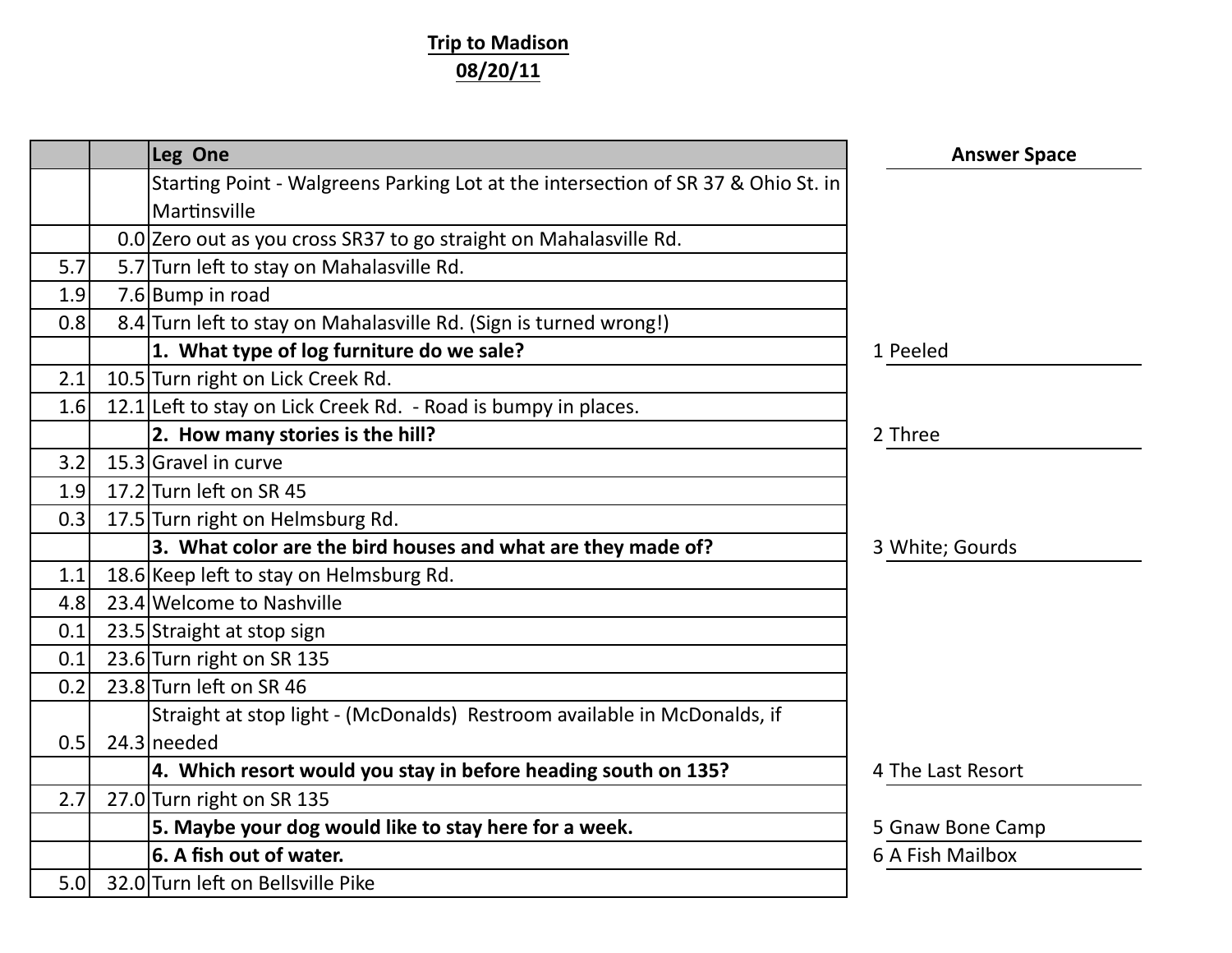|      |              | 7. Name of the ridge                                                                    | 7 Stone Head   |
|------|--------------|-----------------------------------------------------------------------------------------|----------------|
| 0.9  |              | 32.9 Turn right on Christianburg Rd.                                                    |                |
|      |              | 8. What is creekside?                                                                   | 8 A garage     |
|      |              | 9. What's on the island?                                                                | 9 A castle     |
| 2.1  | $35.0$ Hill) |                                                                                         |                |
| 2.0  |              | 37.0 Straight on 135                                                                    |                |
| 0.9  |              | 37.9 Turn right to stay on 135                                                          |                |
| 2.4  |              | 40.3 Turn left to stay on 135                                                           |                |
|      |              | 10. How many chairs are by the pond and what color are they?                            | 10 Two; Green  |
|      |              | 11. What is the name of the machine shop?                                               | 11 White River |
| 12.1 |              | 52.4 Left at us 50                                                                      |                |
|      |              | Stop at Dairy Queen on the left for a break. Hucks gas station across the road          |                |
| 3.8  |              | 56.2 if fuel is needed.                                                                 |                |
|      |              | 56.2 End of leg 1                                                                       |                |
|      |              |                                                                                         |                |
|      |              |                                                                                         |                |
|      |              | Leg Two                                                                                 |                |
| 0.0  |              | 0.0 Turn right out of Dairy Queen                                                       |                |
| 0.7  |              | 0.7 turn left onto SR135                                                                |                |
| 10.0 |              | 10.7 Right turn on Old SR135 (top of hill after river bridge) no Sign Flag Pole in yard |                |
| 1.6  |              | 12.3 right old $SR135$                                                                  |                |
|      |              | SR 135 - Park or turn around and rerun this section of road. We'll leave area           |                |
| 0.2  |              | 12.5 when all cars have met.                                                            |                |
|      |              | 12.5 $ End$ of leg 2                                                                    |                |
|      |              |                                                                                         |                |
|      |              | Leg Three                                                                               |                |
| 0.0  |              | 0.0 Left on SR135                                                                       |                |
| 4.5  |              | 4.5 Right CR 350S                                                                       |                |
| 0.5  |              | 5.0 Right on CR 300W (Lake Rd) (Possible that it is called 275W also?)                  |                |
| 0.5  |              | 5.5 Left CR 400S (Starve Hollow Lake) Sign may be turned wrong.                         |                |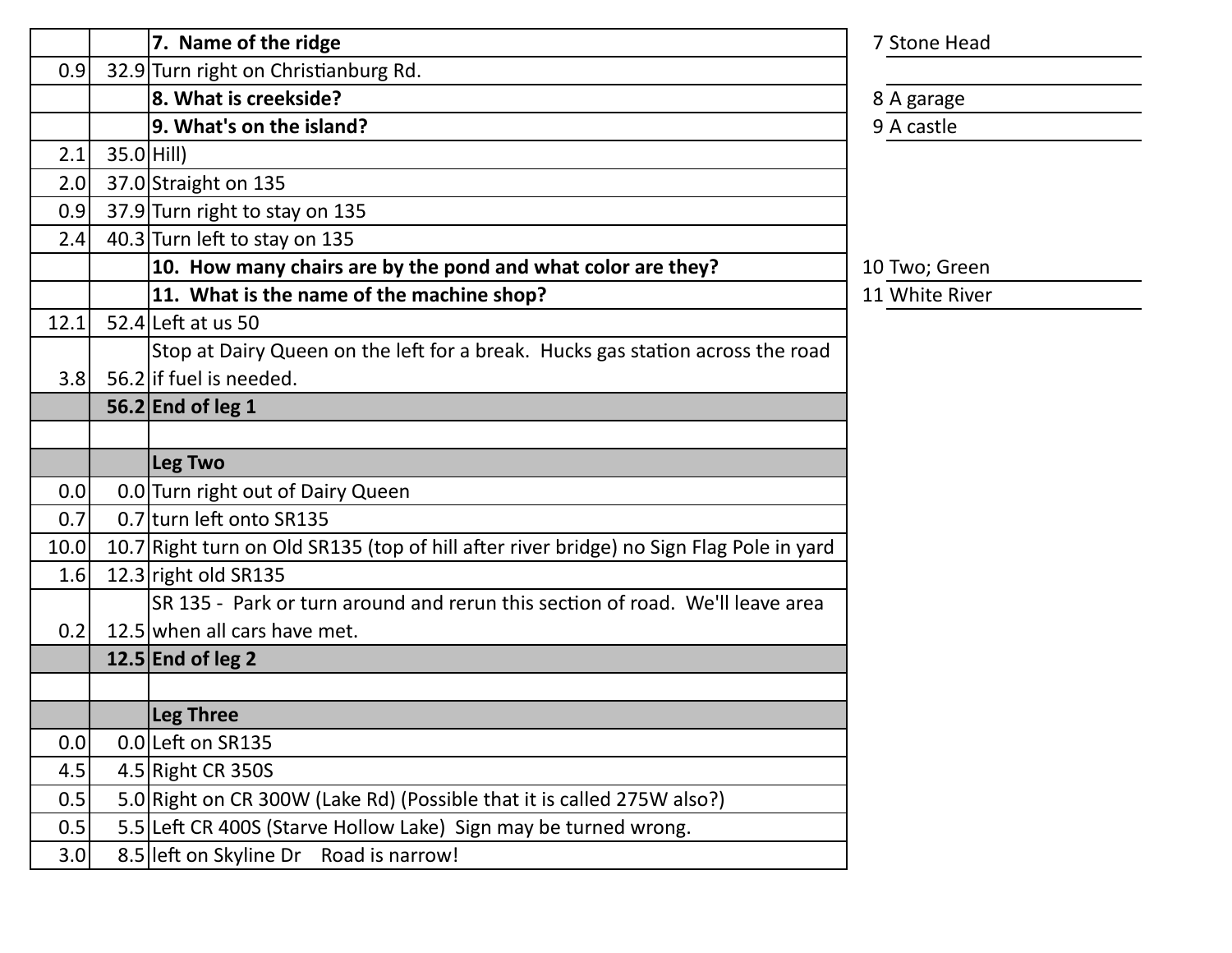| 1.0 | 9.5 Welcome to Jackson-Washington State forest. There are three vistas to enjoy     |                                  |
|-----|-------------------------------------------------------------------------------------|----------------------------------|
|     | views; left is dead end to Brownstown Vista; an old fire tower near here that       |                                  |
|     | you can still climb to the top and look out. Turn right at "T" for Tampico and      |                                  |
|     | Skyline Vistas. Pit toilets are available near the shelter (Tampico Vista). We will |                                  |
|     | meet at Skyline Vista after a 30 minute break. Enjoy the views!                     |                                  |
|     | $9.5$ End of leg 3                                                                  |                                  |
|     |                                                                                     |                                  |
|     | Leg Four                                                                            |                                  |
| 0.0 | 0.0 Right out of Skyline Vista parking                                              |                                  |
| 0.6 | 0.6 Left on CR 100E                                                                 |                                  |
| 0.2 | 0.8 Right on SR250                                                                  |                                  |
| 0.8 | 1.6 Bear left to stay on SR250                                                      |                                  |
|     | 12. Flying high and proud; where?                                                   | 12 A Flag on top of grain bins   |
| 6.0 | 7.6 Straight at stop. Instersection of Dudley town & SR 11                          |                                  |
| 2.7 | 10.3 left to stay on SR 250                                                         |                                  |
|     | 13. Double "A's"; I'm not batteries, what am I?                                     | 13 Sub-Station                   |
| 2.0 | 12.3 Cross SR 31 CTDNS                                                              |                                  |
| 5.6 | 17.9 Roller coaster hump - don't take it at 60 mph!                                 |                                  |
|     | 14. Double the relaxation. What am I?                                               | 14 Double hamock frame           |
|     | 15. Meeting place for coffee drinkers.                                              | 15 Coffee Creek Christian Churcl |
| 3.6 | 21.5 Straight at stop sign.                                                         |                                  |
| 0.9 | 22.4 Right on CR 200W - First road in Paris Crossing                                |                                  |
| 0.4 | 22.8 Turn right on W CR 1100S turns into Dixenford Rd. Ruff chip sealed road.       |                                  |
|     | 16. Thanks for making<br>beautiful!                                                 | 16 Jackson County                |
| 0.2 | 23.0 Turn left on N Dixenford Rd.                                                   |                                  |
| 0.4 | 23.4 Welcome to Deputy. Cross SR 3 to Deputy Pike Rd.                               |                                  |
| 0.5 | 23.9 Look to the right. 17. What is it? A barn, garage or house???                  | 17 A House                       |
| 5.4 | 29.3 Turn right to stay on Deputy Pike Rd.                                          |                                  |
| 0.2 | 29.5 Turn left to stay on Deputy Pike Rd.                                           |                                  |
|     | 18. What is the name of the Kentucky Bridge?                                        | 18 Wild Cat Bridge               |
|     | 19. Proof that a Pteranodon lives near by.                                          | 19 White dropping on road        |